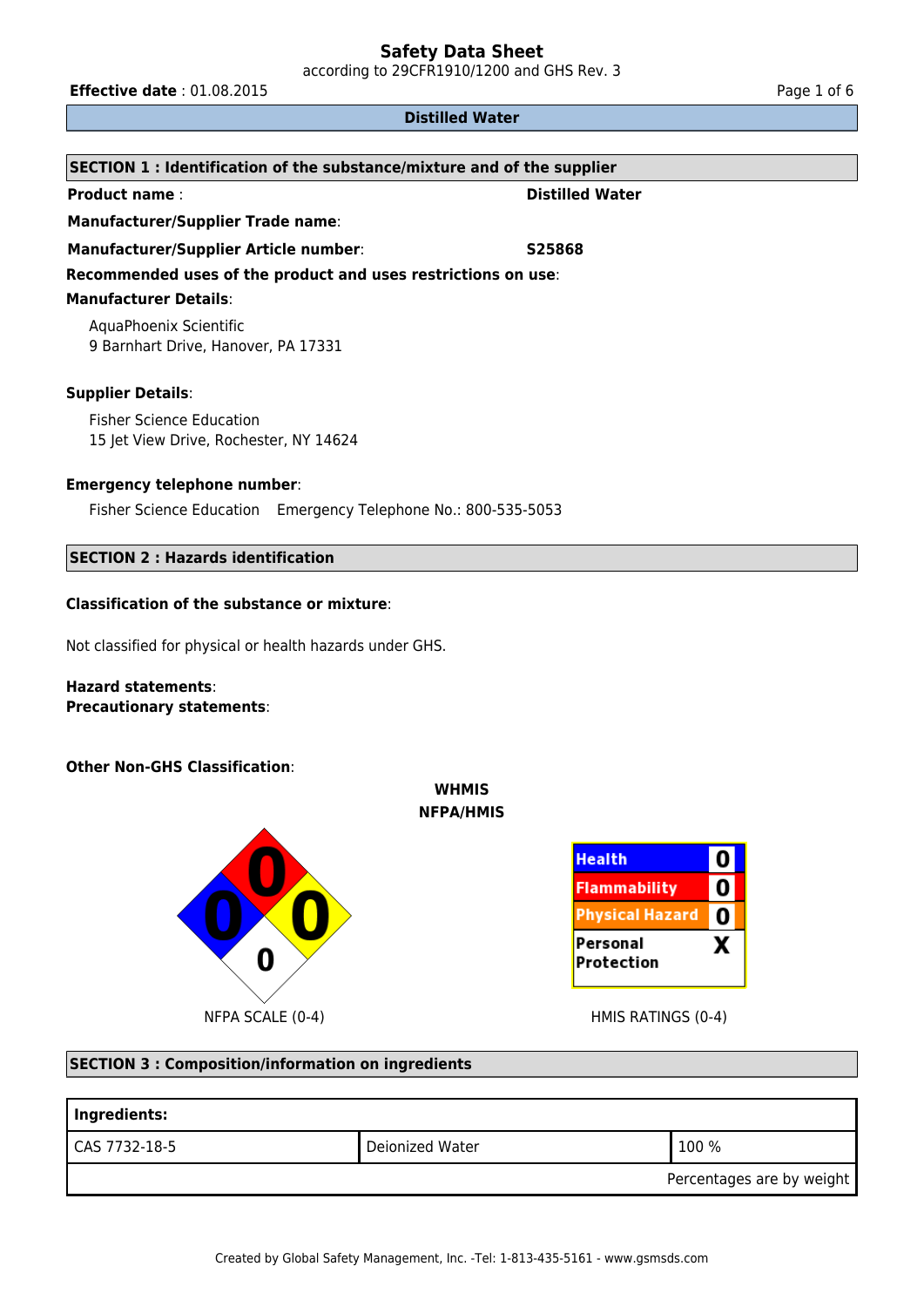according to 29CFR1910/1200 and GHS Rev. 3

**Effective date** : 01.08.2015 **Page 2 of 6 Page 2 of 6 Page 2 of 6** 

#### **Distilled Water**

### **SECTION 4 : First aid measures**

#### **Description of first aid measures**

**After inhalation:** Move exposed individual to fresh air.

**After skin contact:** Wash affected area with soap and water.

**After eye contact:** Protect unexposed eye. Rinse/flush exposed eye(s) gently using water for 15-20 minutes. Remove contact lens(es) if able to do so during rinsing. Seek medical attention if irritation persists or if concerned.

**After swallowing:** Rinse mouth thoroughly. Do not induce vomiting. Have exposed individual drink sips of water. Seek medical attention if irritation, discomfort or vomiting persists.

#### **Most important symptoms and effects, both acute and delayed:**

Irritation, Nausea,Headache, Shortness of breath.;

#### **Indication of any immediate medical attention and special treatment needed:**

If seeking medical attention, provide SDS document to physician.

#### **SECTION 5 : Firefighting measures**

#### **Extinguishing media**

**Suitable extinguishing agents:** If in laboratory setting, follow laboratory fire suppression procedures.

#### **For safety reasons unsuitable extinguishing agents:**

#### **Special hazards arising from the substance or mixture:**

#### **Advice for firefighters:**

#### **Protective equipment:**

**Additional information (precautions):** Move product containers away from fire or keep cool with water spray as a protective measure, where feasible.

#### **SECTION 6 : Accidental release measures**

## **Personal precautions, protective equipment and emergency procedures:**

Stop the spill, if possible. Contain spilled material by diking or using inert absorbent.

#### **Environmental precautions:**

Prevent from reaching drains, sewer or waterway. Collect contaminated soil for characterization per Section 13

#### **Methods and material for containment and cleaning up:**

If in a laboratory setting, follow Chemical Hygiene Plan procedures.Collect liquids using vacuum or by use of absorbents. Place into properly labeled containers for recovery or disposal. If necessary, use trained response staff/contractor.

### **Reference to other sections:**

## **SECTION 7 : Handling and storage**

#### **Precautions for safe handling:**

Follow good hygiene procedures when handling chemical materials. Avoid splashes or spray in enclosed areas.

#### **Conditions for safe storage, including any incompatibilities:**

Store in cool, dry conditions in well sealed containers.

#### **SECTION 8 : Exposure controls/personal protection**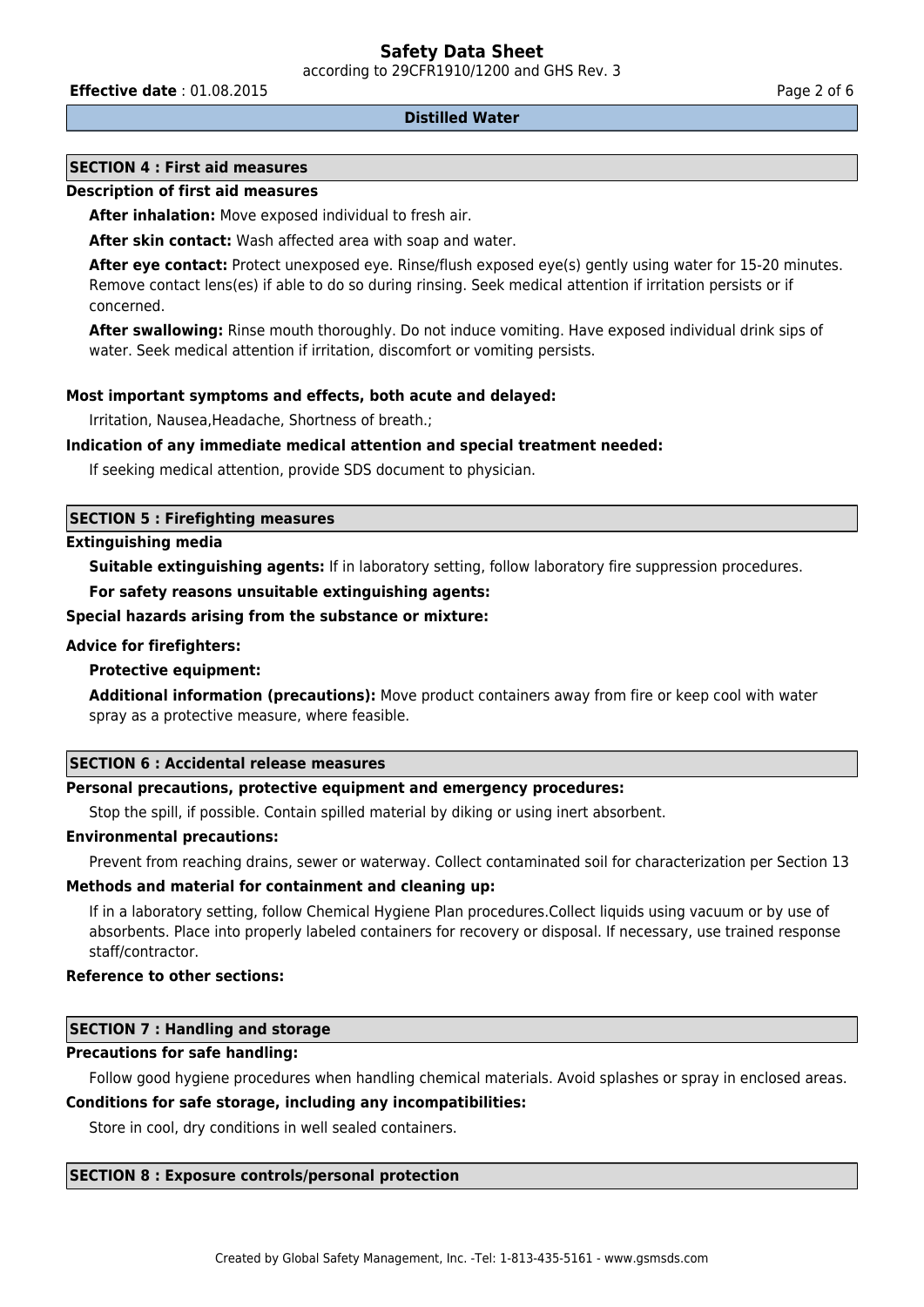according to 29CFR1910/1200 and GHS Rev. 3

**Effective date** : 01.08.2015 **Page 3 of 6** Page 3 of 6

### **Distilled Water**

| <b>Control Parameters:</b>               | No applicable occupational exposure limits                                                                                                                                                                                                                                             |
|------------------------------------------|----------------------------------------------------------------------------------------------------------------------------------------------------------------------------------------------------------------------------------------------------------------------------------------|
| <b>Appropriate Engineering controls:</b> | Emergency eye wash fountains and safety showers should be available in<br>the immediate vicinity of use/handling.                                                                                                                                                                      |
| <b>Respiratory protection:</b>           | Not required under normal conditions of use. Use suitable respiratory<br>protective device when aerosol or mist is formed.                                                                                                                                                             |
| <b>Protection of skin:</b>               | The glove material has to be impermeable and resistant to the product/<br>the substance/ the preparation being used/handled. Selection of the glove<br>material on consideration of the penetration times, rates of diffusion and<br>the degradation.                                  |
| Eye protection:                          | Safety glasses with side shields or goggles.                                                                                                                                                                                                                                           |
| <b>General hygienic measures:</b>        | The usual precautionary measures are to be adhered to when handling<br>chemicals. Keep away from food, beverages and feed sources. Wash<br>hands before breaks and at the end of work. Do not inhale<br>gases/fumes/dust/mist/vapor/aerosols. Avoid contact with the eyes and<br>skin. |

#### **SECTION 9 : Physical and chemical properties**

| <b>Appearance (physical</b><br>state,color): | Clear, colorless liquid. | <b>Explosion limit lower:</b><br><b>Explosion limit upper:</b> | Not Determined<br>Not Determined                           |  |
|----------------------------------------------|--------------------------|----------------------------------------------------------------|------------------------------------------------------------|--|
| Odor:                                        | <b>Odorless</b>          | Vapor pressure:                                                | 17.5 mmHg @20C                                             |  |
| Odor threshold:                              | Not Determined           | Vapor density:                                                 | Not Determined                                             |  |
| pH-value:                                    | Not Determined           | <b>Relative density:</b>                                       | 1.000                                                      |  |
| <b>Melting/Freezing point:</b>               | 0C                       | Solubilities:                                                  |                                                            |  |
| <b>Boiling point/Boiling</b><br>range:       | 100C                     | <b>Partition coefficient (n-</b><br>octanol/water):            | Not Determined                                             |  |
| <b>Flash point (closed</b><br>$cup$ ):       | Not Determined           | <b>Auto/Self-ignition</b><br>temperature:                      | Not Determined                                             |  |
| <b>Evaporation rate:</b>                     | Not Determined           | <b>Decomposition</b><br>temperature:                           | Not Determined                                             |  |
| <b>Flammability</b><br>(solid, gaseous):     | Not Determined           | Viscosity:                                                     | a. Kinematic: Not Determined<br>b. Dynamic: Not Determined |  |
| <b>Density: Not Determined</b>               |                          |                                                                |                                                            |  |

## **SECTION 10 : Stability and reactivity**

**Reactivity:**

**Chemical stability:**No decomposition if used and stored according to specifications.

**Possible hazardous reactions:**

**Conditions to avoid:**Store away from oxidizing agents, strong acids or bases. **Incompatible materials:**Strong acids.Strong bases.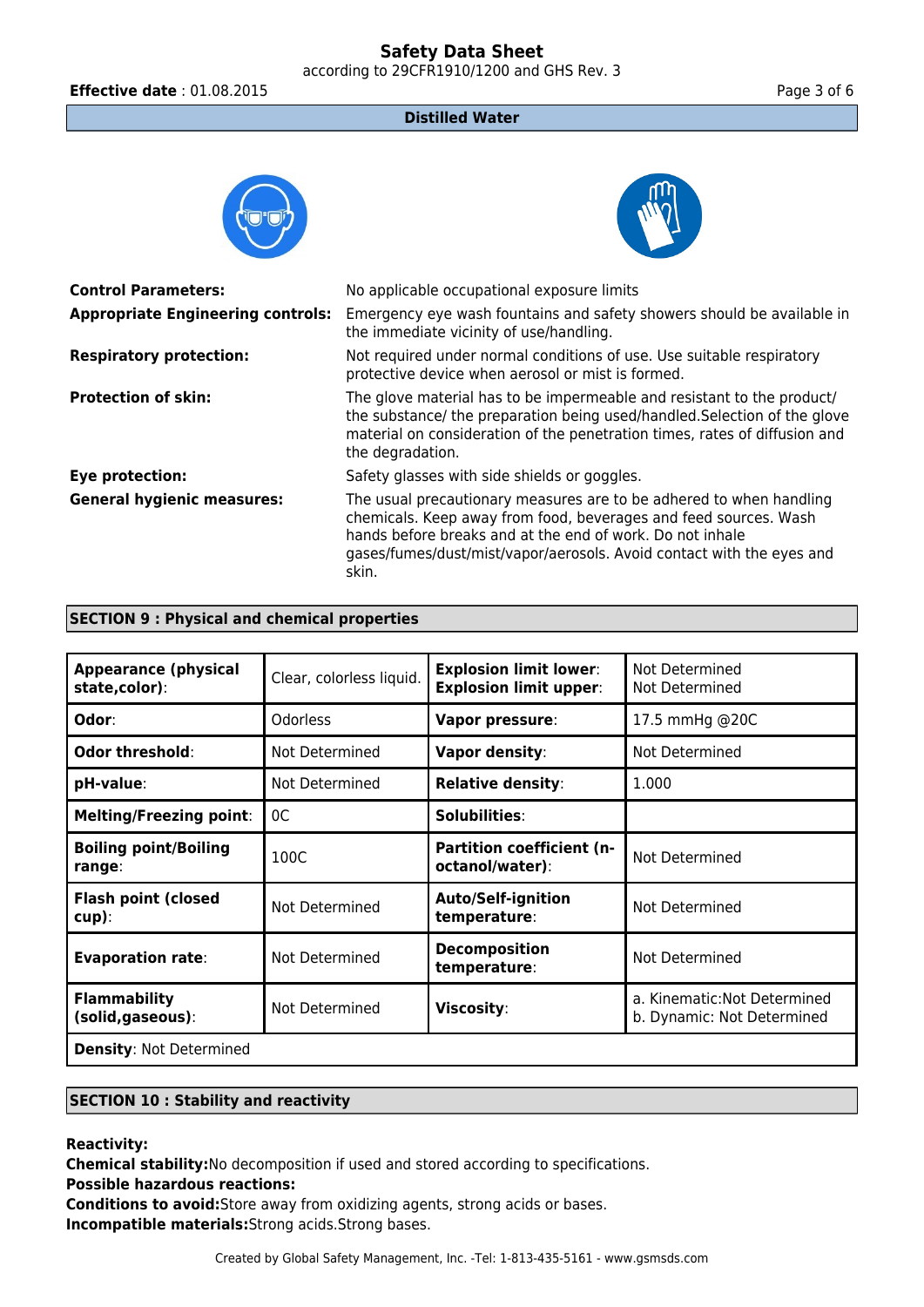according to 29CFR1910/1200 and GHS Rev. 3

**Effective date** : 01.08.2015 **Page 4 of 6 Page 4 of 6** 

#### **Distilled Water**

**Hazardous decomposition products:**Carbon oxides (CO, CO2).

#### **SECTION 11 : Toxicological information**

| Acute Toxicity: No additional information.              |                            |  |
|---------------------------------------------------------|----------------------------|--|
| <b>Chronic Toxicity: No additional information.</b>     |                            |  |
| <b>Corrosion Irritation: No additional information.</b> |                            |  |
| Sensitization:                                          | No additional information. |  |
| <b>Single Target Organ (STOT):</b>                      | No additional information. |  |
| <b>Numerical Measures:</b>                              | No additional information. |  |
| Carcinogenicity:                                        | No additional information. |  |
| <b>Mutagenicity:</b>                                    | No additional information. |  |
| <b>Reproductive Toxicity:</b>                           | No additional information. |  |

#### **SECTION 12 : Ecological information**

**Ecotoxicity Persistence and degradability**: Readily degradable in the environment. **Bioaccumulative potential**:

**Mobility in soil**: Aqueous solution has high mobility in soil. **Other adverse effects**:

#### **SECTION 13 : Disposal considerations**

#### **Waste disposal recommendations**:

Product/containers must not be disposed together with household garbage. Do not allow product to reach sewage system or open water.It is the responsibility of the waste generator to properly characterize all waste materials according to applicable regulatory entities (US 40CFR262.11). Consult federal state/ provincial and local regulations regarding the proper disposal of waste material that may incorporate some amount of this product.

#### **SECTION 14 : Transport information**

#### **UN-Number**

Not Dangerous Goods

#### **UN proper shipping name**

Not Dangerous Goods

**Transport hazard class(es) Packing group**:Not Dangerous Goods **Environmental hazard**: **Transport in bulk**: **Special precautions for user**:

#### **SECTION 15 : Regulatory information**

**United States (USA)**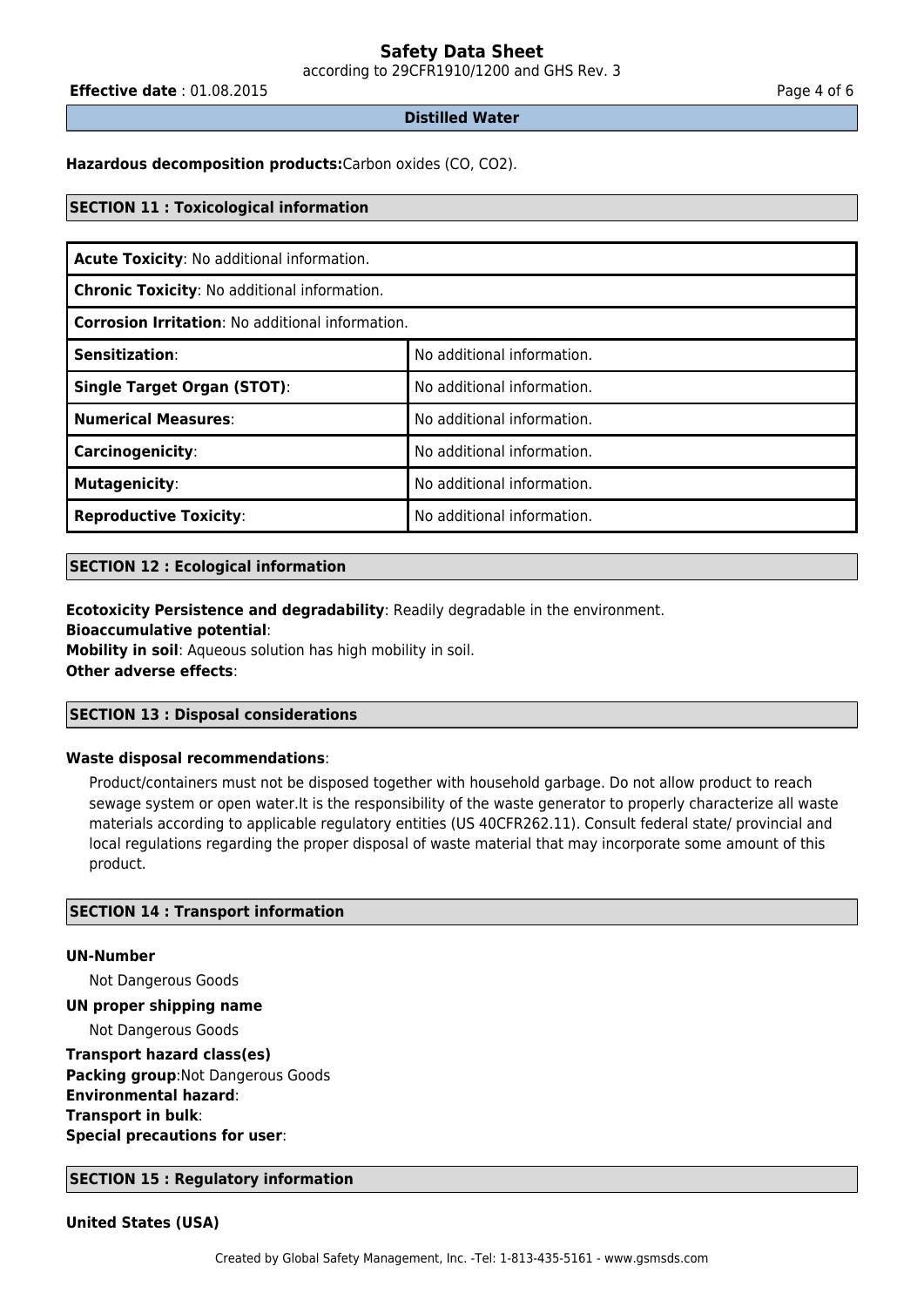according to 29CFR1910/1200 and GHS Rev. 3

**Effective date** : 01.08.2015 **Page 5 of 6 Page 5 of 6** 

#### **Distilled Water**

### **SARA Section 311/312 (Specific toxic chemical listings)**:

None of the ingredients is listed

#### **SARA Section 313 (Specific toxic chemical listings)**:

None of the ingredients is listed

#### **RCRA (hazardous waste code)**:

None of the ingredients is listed

#### **TSCA (Toxic Substances Control Act)**:

All ingredients are listed.

#### **CERCLA (Comprehensive Environmental Response, Compensation, and Liability Act)**:

None of the ingredients is listed

#### **Proposition 65 (California)**:

#### **Chemicals known to cause cancer**:

None of the ingredients is listed

#### **Chemicals known to cause reproductive toxicity for females**:

None of the ingredients is listed

#### **Chemicals known to cause reproductive toxicity for males**:

None of the ingredients is listed

#### **Chemicals known to cause developmental toxicity**:

None of the ingredients is listed

### **Canada**

**Canadian Domestic Substances List (DSL)**:

All ingredients are listed.

#### **Canadian NPRI Ingredient Disclosure list (limit 0.1%)**:

None of the ingredients is listed

#### **Canadian NPRI Ingredient Disclosure list (limit 1%)**:

None of the ingredients is listed

#### **SECTION 16 : Other information**

This product has been classified in accordance with hazard criteria of the Controlled Products Regulations and the SDS contains all the information required by the Controlled Products Regulations.Note:. The responsibility to provide a safe workplace remains with the user.The user should consider the health hazards and safety information contained herein as a guide and should take those precautions required in an individual operation to instruct employees and develop work practice procedures for a safe work environment.The information contained herein is, to the best of our knowledge and belief, accurate.However, since the conditions of handling and use are beyond our control, we make no guarantee of results, and assume no liability for damages incurred by the use of this material.It is the responsibility of the user to comply with all applicable laws and regulations applicable to this material.

#### **GHS Full Text Phrases**:

#### **Abbreviations and acronyms**:

IMDG: International Maritime Code for Dangerous Goods PNEC: Predicted No-Effect Concentration (REACH) CFR: Code of Federal Regulations (USA)